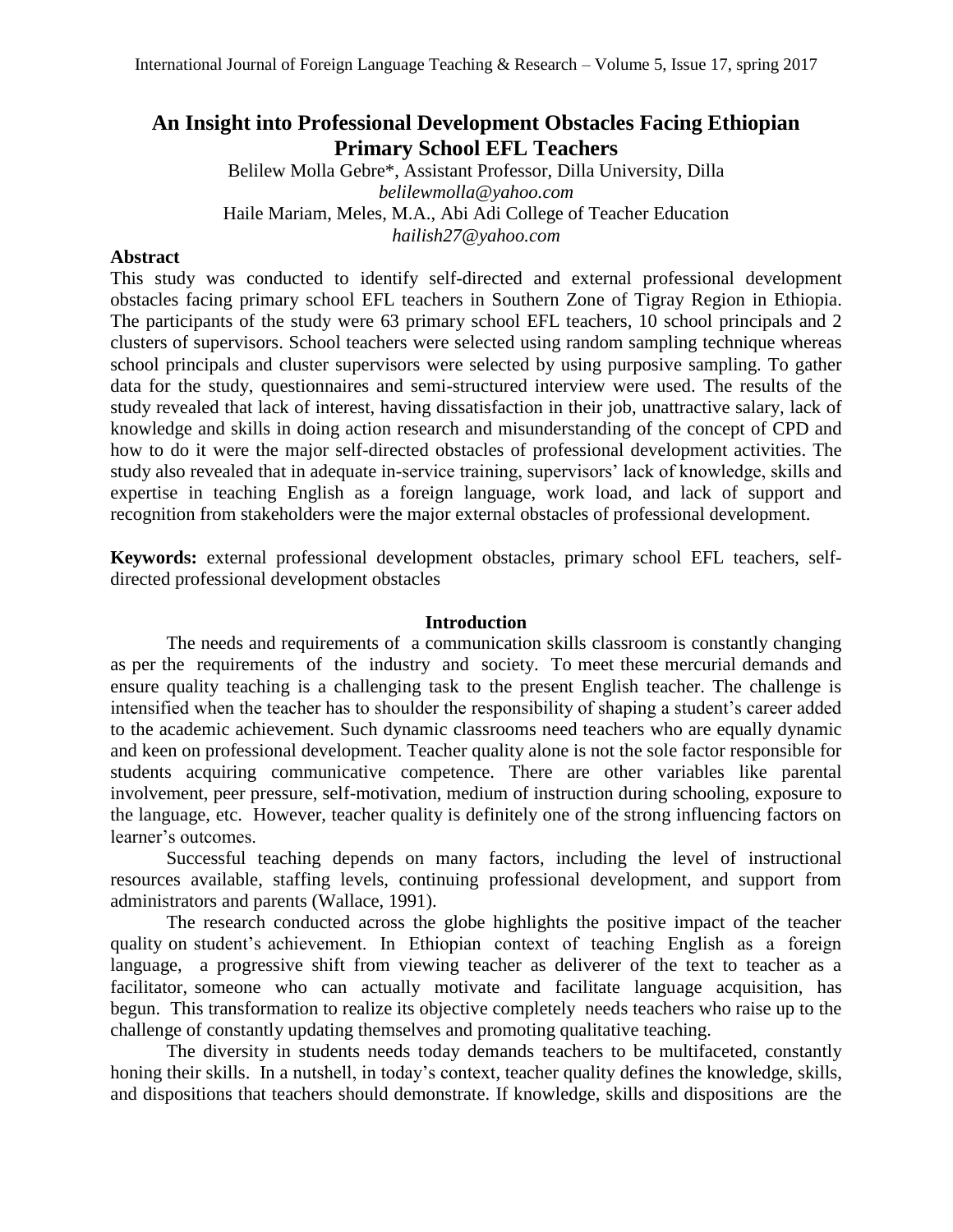three aspects that determine a teacher quality, the next question would be how can a teacher acquire this teacher quality and maintain it? Do we have any sure means to achieve this?

One of the means to ensure teacher quality is to engage in lifelong learning. Teacher as a lifelong learner seems to be the best way to ensure ongoing professional development. This continuous professional development is key to students' achievement. Self motivation, willingness to learn, and constant practice are the characteristics of a successful language learner. An intellectually engaged teacher can inculcate these characteristics in students and guide the students better through the process of acquiring language (Richards & Randaya, 2002)

To ensure long term and ongoing professional development, we as teachers have many opportunities like attending trainings, participating in workshops, presenting at seminars and conferences, updating oneself with the new techniques and practices, reading journals, conducting classroom research, discussing with colleagues, becoming member of teaching communities, etc.

One of the excellent ways for a language teacher to update oneself is in-service teacher training. No matter how qualified and knowledgeable a teacher is, he/she becomes stagnant if the desire to update oneself is lacking. It is mandatory for today's language teachers to not only develop knowledge of the subject but also to assess themselves and develop skills for a flexible teaching style adapted to the needs of the students.

Training involves understanding of basic concepts and principles as a prerequisite for applying them to teaching and the ability to demonstrate practices and principles in the classroom (Ricahrds, 2005). This kind of teacher training is more useful than pre service training as the teachers would be fully aware of the realities and problems in second language teaching. They can select trainings that suit their purpose. The experience and expertise they already have in teaching can be further deepened and broadened. The expertise gained will be shared with colleagues and thus an ongoing professional environment can be ensured.

Teacher support groups are another wonderful means of collaborative learning. Though unofficially support groups are part of any institution where teachers often discuss and share aspects of subject they are teaching, teacher support groups should be made more systematic streamlined. In the place of vague discussions and probable ideas, a well-planned support group with clear goals and constructive agenda helps a lot in professional development of a teacher. The peer support and advice extended in such groups helps teachers in resolving issues smoothly and updating regularly. In a situation where a student needs guidance and a single teacher cannot completely handle, she/he can take the help of the support groups to resolve. Hence, these support groups indirectly extend support to students and influence them.

Many scholars stated that English language teachers' professional development is the backbone of successful language teaching. For example, Kathleen, Baily, Curtis and Nunan (2004), suggest that there are five reasons why teachers should engage in, and take control of their own ongoing professional development: to acquire new knowledge and skills, to cope with and keep up with the pace of change, to increase one's professionalism, status, and even, possibly, income, to empower oneself through increasing one's knowledge base, and to combat negativity and burnout.

Ur (1996) also sets this sense by defining the concept of professionalism in the context of English language teachers. After discusing the notion of professionalism, she asks if we English teachers can be professionals like this:

►Do we belong to a community of professionals who interact and exchange ideas from the purpose of developing our professionalism?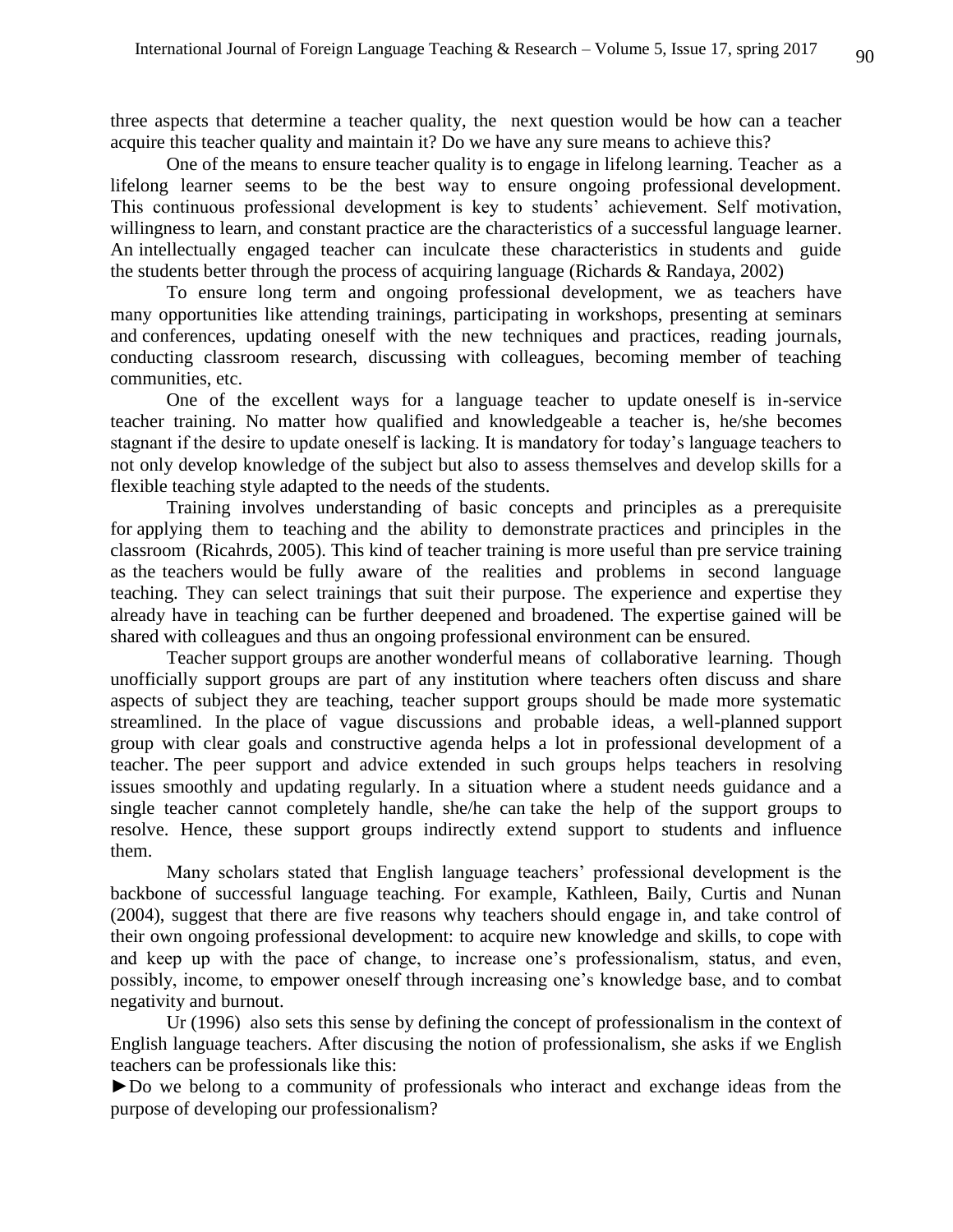►Are we a learning community which is interested in acquiring new knowledge and experimenting with new ideas?

► Are we committed to achieving certain desirable standard in our profession?

►Are we autonomous enough to set professional standard so as to make sure that only meeting the standards can take part in educating our students?

Unfortunately, the answers to those questions are not always in the complete affirmative. Ur (1996) asserts that although we have seen a lot of progress, we have not yet reached a satisfactory level of professionalism.

Ethiopia has made extraordinary achievements in expanding education at all levels of the organization. However, this achievement seems in terms of students' enrollment but not in meeting quality standards. Currently quality of education has become a serious concern among all stakeholders. According to MOE (2007, 2008) in many schools, children were not mastering the basic skills including the EFL. Although the government made a huge effort, improving quality of education, at the same time keeping the expansion of the education program has become a challenge.

A review of the performance reports of Teacher Professional Development program I and II showed tangible results and shortcomings both at policy making and implementation levels. Evidence documented from research studies conducted by universities, reports complied from field visits, and impact studies by the Ministry of Education showed that the TDP program has brought promising changes in terms of targets set for the projects' life span. Achievement registered and problems encountered are linked to organizational arrangements and readiness to implement the program by all stakeholders. In response to those problems, the MOE has worked out a new toolkit for effective implementation of school based Continuous Professional Development (CPD) at school level and particularly, School Based English mentoring to advance and improve primary and secondary schools EFL teachers' professional development (Desta, Chalchisa, & Lemma, 2013).

Though those and other conditions were available for EFLT, having taught English for around seven years, the researcher observed that primary school English language teachers are not effectively undertaking professional development activities. Based on the researcher's observation and the report of MOE, there are muti-faceted problems among primary school teachers who teach English. Thus, the present study tried to answer the following research questions:

**Q**1. What are the self-directed continuous professional development obstacles primary school English language teachers face?

**Q**2. What are the external professional development obstacles facing primary school English language teachers?

## **Methodology**

The purpose of the research was to investigate the major professional obstacles in Southern Zone in Tigray Region of two woredas Primary schools English language teachers. Therefore, to accomplish this task, the researcher used mixed-method research design. The descriptive analytical methodology was adopted to describe and analyze the information taken from the questionnaires and the interviews to explore the teachers' professional development obstacles.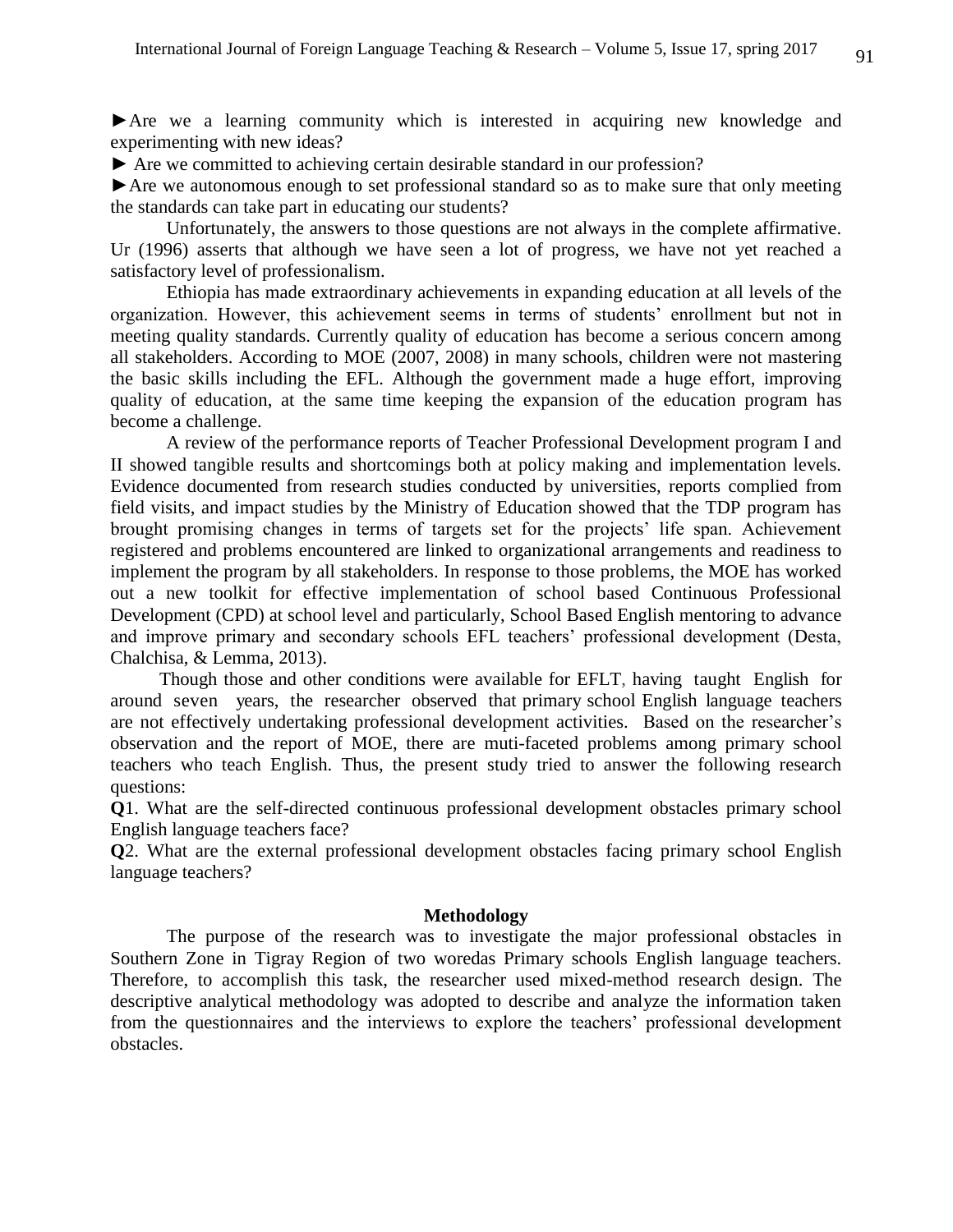### **Subjects**

The data for this study were obtained from primary school English language teachers, school administrators, and cluster supervisors of Southern Zone of Tigray region. The subjects were selected from primary school English language teachers, school principals and district level supervisors. The researcher used random sampling for selecting English teachers and purposive sampling techniques to select the schools, administrators, and cluster supervisors. There were 8 schools in Maychew town and 14 schools in the rural woreda (Enda Mohoni). Then the researcher selected 4 schools from the town and 6 from the rural district. Totally 10 primary schools were selected. In those schools there were 143 teachers: among them 61 teach in the town and 82 teach in the rural district. Among 143 English teachers, 22 teachers were selected from the town and 41 teachers were selected from rural district randomly. In short, the subjects of the study were 63 primary school English language teachers who were randomly selected from 22 schools. Among the subject teachers selected for the study, 21 were females and 42 were males. Ten school principals and two cluster supervisors also participated in the study.

### **Instruments**

In this study, questionnaire and interview were used to collect data. Close- and openended questionnaires were used as the main tools to gather the data. Here, the four point scale: strongly agree, agree, disagree, and strongly disagree was used. The questionnaire included three different domains of professional development obstacles:

**A**. Self-directed professional development obstacles,

**B**. Professional development obstacles from the nature of the work (Environment),

**C**. Organizational professional development obstacles.

Likert scale was mainly adapted to analyze quantitative data. A numerical value wa[sassigned](http://www.businessdictionary.com/definition/assign.html) to each potential choice and a mean figure for all the [responses](http://www.businessdictionary.com/definition/response.html) was computed at the end of the evaluation or survey. Likert scales usually have five potential [choices](http://www.businessdictionary.com/definition/choice.html) (strongly agree, agree, neutral, disagree, strongly disagree) but sometimes go up or less. This way, the researcher used four potential choices only in order to condense the options for it was not expected that the subjects were going to say "I have no idea" since the subjects of the study were EFL teachers. The final [average](http://www.businessdictionary.com/definition/average.html) score [represents](http://www.businessdictionary.com/definition/represent.html) overall level of accomplishment or [attitude](http://www.businessdictionary.com/definition/attitude.html) toward the subject matter.

The four scales: strongly agree, agree, disagree, and strongly disagree, shown to what extent the respondents had positive or negative opinions about the professional development obstacles. And the researcher analyzed the data in two ways. The first one, sum (% of strongly agree  $+$  % of agree = Positive sum and % of strongly disagree  $+$  disagree = Negative sum) in percent can help to decide which of those items were the major obstacles and were not obstacles. So the three tables below show the major obstacles in each domain according to the data collected from the questionnaires. The second and the main way of analyzing data were by calculating the weighted average.

A weighted average is an average in which each quantity to be averaged is assigned a weight. These weightings determine the relative importance of each quantity on the average. Weightings are the equivalent of having that many like items with the same value involved in the average.

There are two main cases where you will generally use a weighted average instead of a traditional average. The first is when you want to calculate an average that is based on different percentage values for several categories.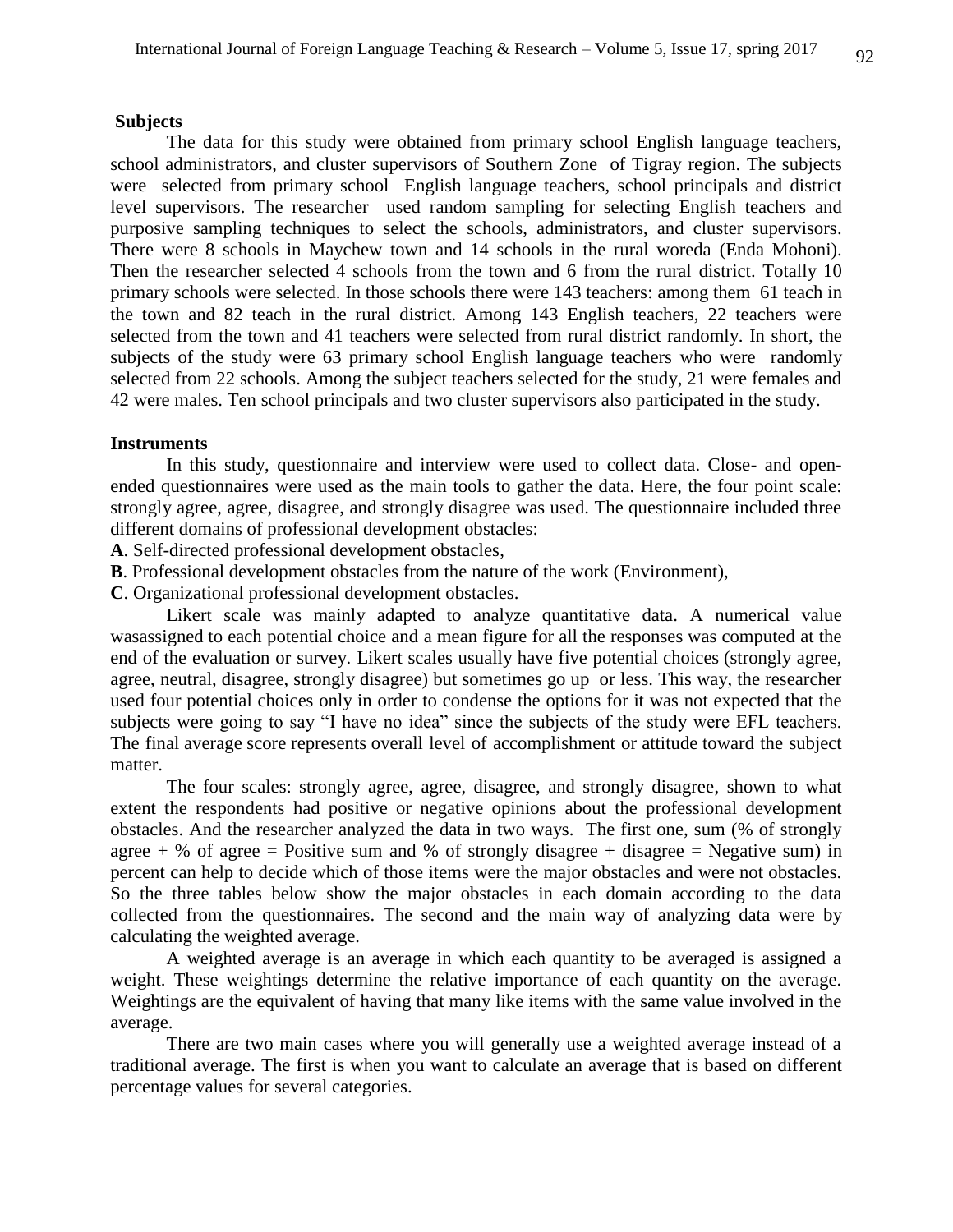The second case is when you have a group of items that each has a frequency associated with it. In these types of situations, using a weighted average can be much quicker and easier than the traditional method of adding up each individual value and dividing by the total. This is especially useful when we are dealing with large data sets that may contain hundreds or even thousands of items but only a finite number of choices. Rating scale questions calculate a weighted average based on the weight assigned to each answer choice.

Interview was also used to collect qualitative data. Five purposely selected teachers, four school directors, and one cluster supervisor were interviewed to triangulate teachers' responses to the questionnaire and to find out more information which was not possible in the questionnaire. In the same way as questionnaire, interview questions were directed to:

**I:** Self-directed professional development obstacles

**II:** Professional development obstacles from the nature of the work

**III:** Institutional professional development obstacles

## **Results and Discussion**

The study was aimed at investigating the professional development obstacles facing primary school English language teachers. Here, the major research question is "what are the professional development obstacles facing primary English language teachers in Southern Zone of Tigray region?" To answer the major and specific research questions, three types of questionnaire and interview were used. The researcher distributed 63 questionnaires to 63 primary school English language teachers and all the questionnaires were properly filled in and returned.

| N            | <b>Items</b> (opinions)                                                                                 | <b>Alternative responses</b> |              |                 |                             |                             |
|--------------|---------------------------------------------------------------------------------------------------------|------------------------------|--------------|-----------------|-----------------------------|-----------------------------|
| $\Omega$     |                                                                                                         | Strongly<br>agree/4/         | Agree<br>/3/ | Disagree<br>/2/ | Strongly<br>disagree<br>/1/ | Weig<br>hted<br>avera<br>ge |
| $\mathbf{1}$ | Primary school English teachers are<br>interested in their job                                          |                              | 4            | 24              | 33                          | 1.52                        |
| 2            | Primary English teachers<br>are 32<br>dissatisfied with & dislike<br>their<br>profession.               |                              | 26           | 3               |                             | 3.4                         |
| 3            | English language teachers<br>think -<br>professional development<br><i>is</i><br>unimportant.           |                              | 3            | 37              | 21                          | 1.70                        |
| 4            | English language teachers<br>are<br>interested in sharing experiences<br>with others.                   | $\blacksquare$               | 3            | 30              | 27                          | 1.63                        |
| 5            | EFL teachers have poor computer 10<br>skills and limited internet access to<br>update their profession. |                              | 19           | 24              | 28                          | 2.83                        |
| 6            | English language teachers have 13<br>technology phobia/ frustration/ to use<br>internet                 |                              | 29           | 9               | 10                          | 2.26                        |

**Table 1.** *Weighted Average of the item of the domain (Self- directed PD Obstacles)*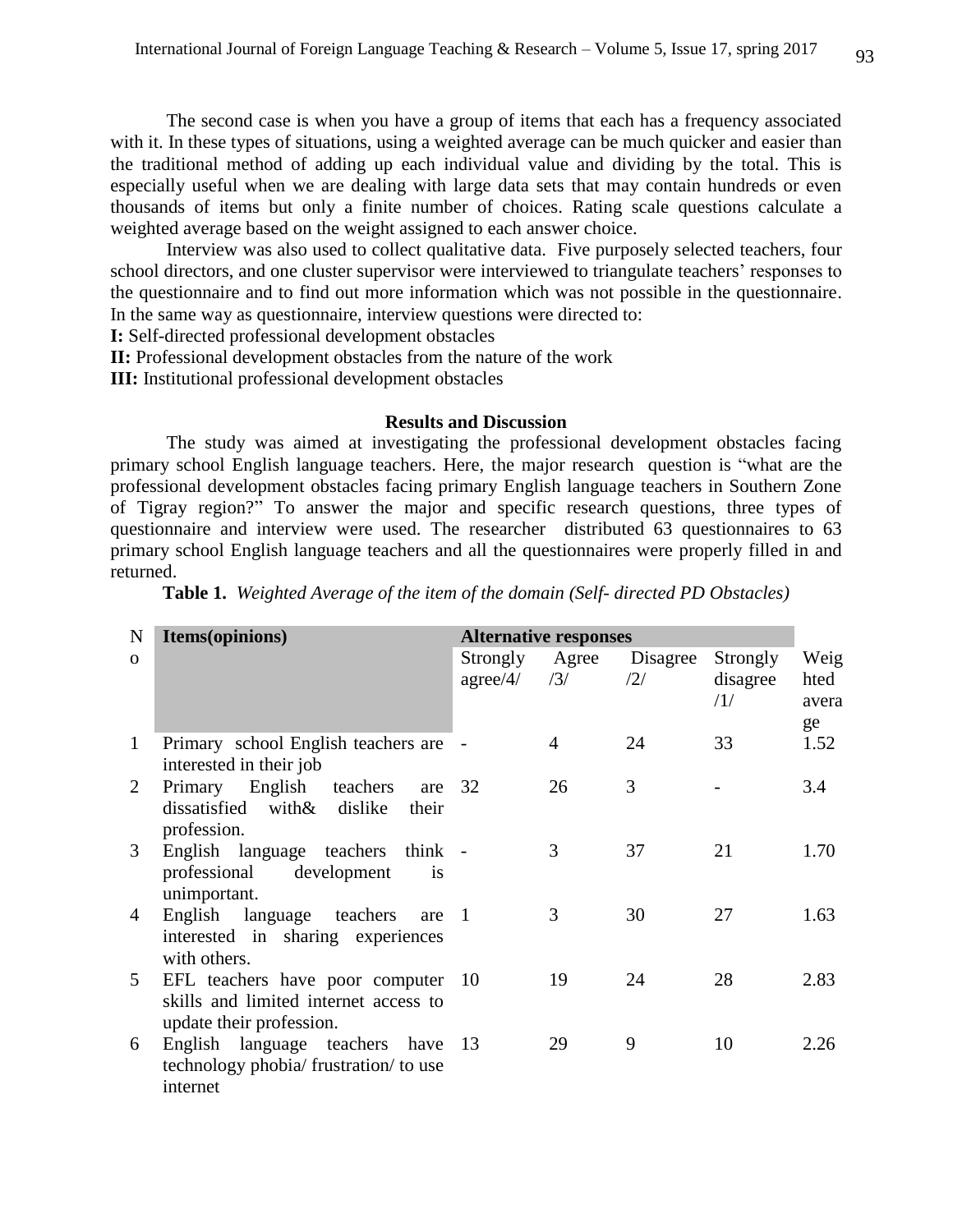| 7                     | English language teachers don't have 5<br>good relationship with colleagues                |    | 11 | 28 | 17 | 2.06 |
|-----------------------|--------------------------------------------------------------------------------------------|----|----|----|----|------|
| 8                     | Traveling to attend professional 10<br>training is difficult and costly.                   |    | 20 | 27 | 3  | 2.57 |
| 9                     | English language teachers want to 40<br>change/shift/their profession/job                  |    | 13 | 8  |    | 3.52 |
| 1<br>$\boldsymbol{0}$ | English language teachers have<br>negative attitudes towards lifelong                      | 14 | 15 | 29 | 3  | 2.65 |
| 1<br>1                | learning.<br>English language teachers have lack 20<br>of skills and knowledge to conduct  |    | 17 | 15 | 9  | 2.78 |
|                       | action research.                                                                           |    |    |    |    |      |
| 1<br>2                | English language teachers do not do 25<br>Action research (CPD) about their<br>profession. |    | 29 | 6  | 1  | 3.27 |
| $\mathbf{1}$<br>3     | English Language teachers don't like 20<br>to participate in peer coaching                 |    | 28 | 9  | 4  | 3.04 |
| 1<br>4                | Some colleagues find errors in peer<br>coaching                                            | 19 | 28 | 9  | 5  | 3.00 |
| 1                     | Talking<br>about profession<br>with 17                                                     |    | 19 | 21 | 4  | 2.8  |
| 5<br>1                | colleagues is limited.<br>English Language teachers prefer to 21                           |    | 29 | 11 |    | 3.16 |
| 6                     | keep their classroom experiences<br>private.                                               |    |    |    |    |      |

#### *The formula used to calculate weighted average is*  Total

Based on the table above, the most self- directed professional development obstacles are; low interest of teachers towards their profession and lack of doing action research. With regard to attitude, the weighted average for item 1, 2, 9 are 1.52, 3.4, 3.52 and 2.65 respectively. This indicated that English teachers are not interested in their profession and they are dissatisfied. As a result, they want to change their profession rather than striving to be professionally competent teachers.

In addition to the attitude of the teachers towards their profession, the data in item 7 with weighed average of 1.63, 8 (2.05), 13 (3.04), 14 (3.00), 15 (2.8) and 16 (3.16), clearly revealed that there is a huge gap in the conceptual understanding of the purpose of continuous professional development. If teachers do not share experience, if they do not do peer coaching, if they are not interested in observing colleagues and being observed by their colleagues, the purpose and the way of carrying out CPD are totally misunderstood.

The other major factor that got in the way of teachers' professional development is lack of knowledge and skills in conducting action research. The data in item 11 with the weighted average of 2.78 indicated that teachers do not have the required skill and knowledge of doing action research. As a result, teachers rated their not doing action research with the weighted average of 3.27. The data above clearly indicated that lack of interest, having dissatisfaction in their job, lack of knowledge and skill in researching and mainly misunderstanding of the concept of CPD and how to do it are the major self-directed obstacles of professional development activities.

Interview data also revealed the magnitude of the problems. Teachers interviewed explained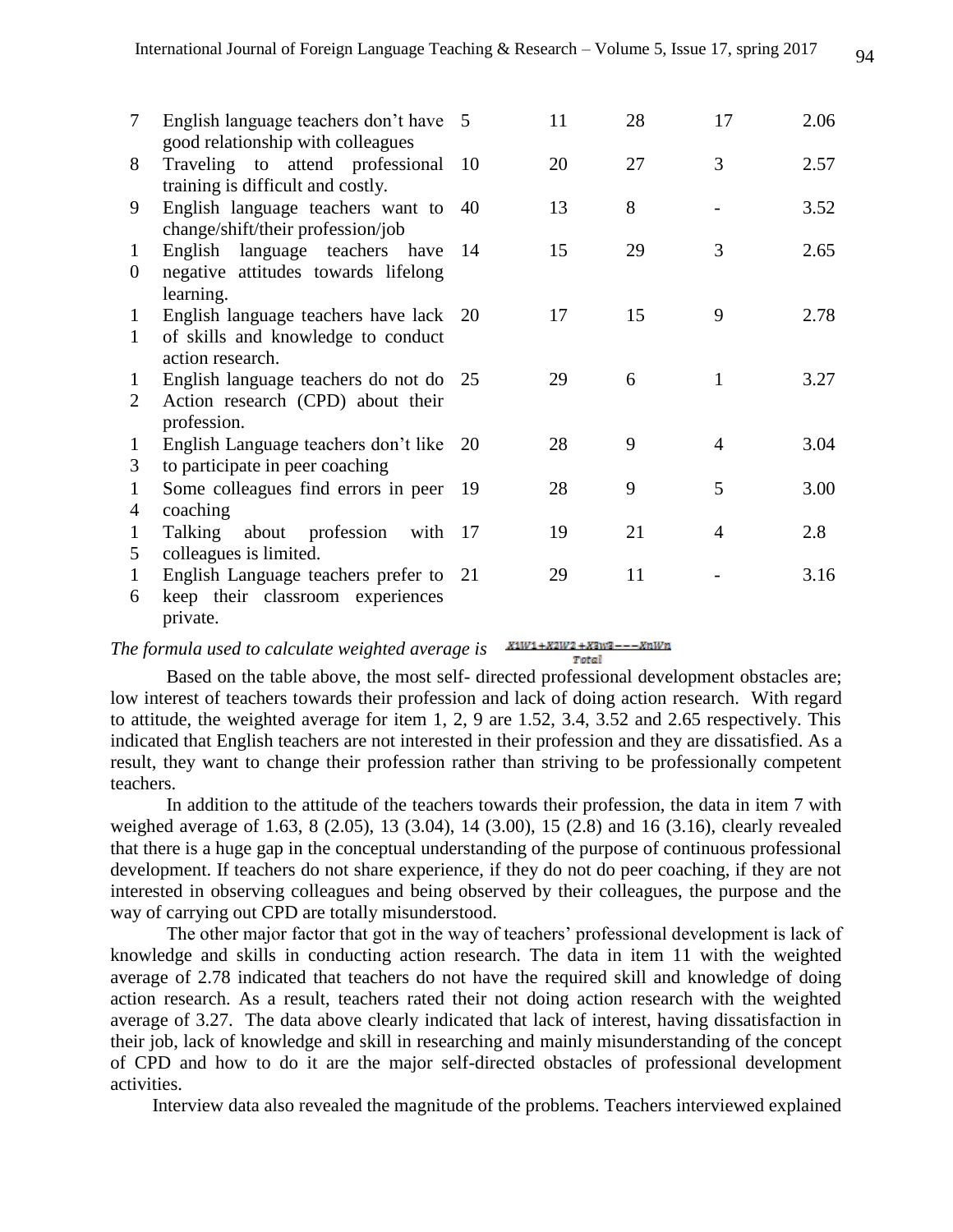that they were not happy with their teaching profession; for example, one of the teachers said: I *teach students simply to make my living. I am not happy with the teaching profession because the society gives less value. Moreover, it is a tiresome job and you never end your work even after finishing your daily teaching load. I have to prepare lesson plans, I have to check students' test papers and also I have to read for the next class. Having done all these activities throughout the year, you never get rewards, the salary is not attractive and even it is not adequate to educate my children and fulfill their basic needs. Sometimes, I feel that we, teachers are being exploited by the government.*

But one of them said that she reads sometimes, and she participated in an action research. Teachers do not read because they are busy, she added. She also said teachers lack the computer skills needed for researching and using internet. Moreover, since reading by its nature is a culture, but we (teachers) do not have reading culture.

 *Maybe they [teachers] are busy and don't have enough time. Anyway, reading is a culture and we do not have the culture of reading. I have once participated in an action research done by one teacher from another woreda .They [teachers] do not know what action research is, or they may not be good at researching and computer skills.*

Other respondents also raised other PD obstacles. They said that, they did not like to share experience with each other and they did not believe peer- coaching was good PD activity. That is because teachers show off and undervalue what they have seen when observing other teachers' class. They also explained that they observe their colleagues for the purpose of filling in the appraisal form rather than helping others develop their teaching skills. They added, most of the time teachers focus on errors and leave good points. For instance, one of them said that: "Personally, I don't like teachers t o come to my class. Colleagues focus on errors and leave all good things." "I don't think peer-coaching is a professional development activity. Each teacher should feel and solve his problems alone"

On the other hand, one respondent sow that peer-coaching is very helpful and helps teachers' professional development. However, she said some teachers do not practice peer coaching because of the negative comments. "Peer coaching is very useful. It helps teachers learn from each others. "but Some teachers do not practice peer coaching because they don't like criticizing comments or they don't want others to see the way of teaching she uses."

With regard to the self-directed professional development obstacles teachers facing, district level supervisors and school principals were asked for their contribution in identifying and empowering teachers with necessary knowledge and skills. They reported that they carry out class observation twice a year to fill in teachers appraisal form. The purpose of doing so is to evaluate teachers' efficiency in knowledge and skills of delivering the lessons. They mentioned that there is shortage of budget to conduct workshops and trainings. They also witnessed that they did not have knowledge and expertise to train teachers how to conduct action research. They believed that continuous professional development is only the business of teachers.

When they were asked about the activities in observing lessons such as pre-observation, while- observation and post-observation, they replied that they never did such kinds of activities rather they focused on how the lesson plans were written, the participation of students and time and class management of the teacher. This clearly showed that school principals and supervisors had limited understanding of how to carry out lesson observation.

They also mentioned that coaching and mentoring were not in place to help novice or less experienced teachers. The said critical friends who observe the lessons of others and being observed by others are not the culture of the schools. Even they did not have understandings of tools for continuous professional development.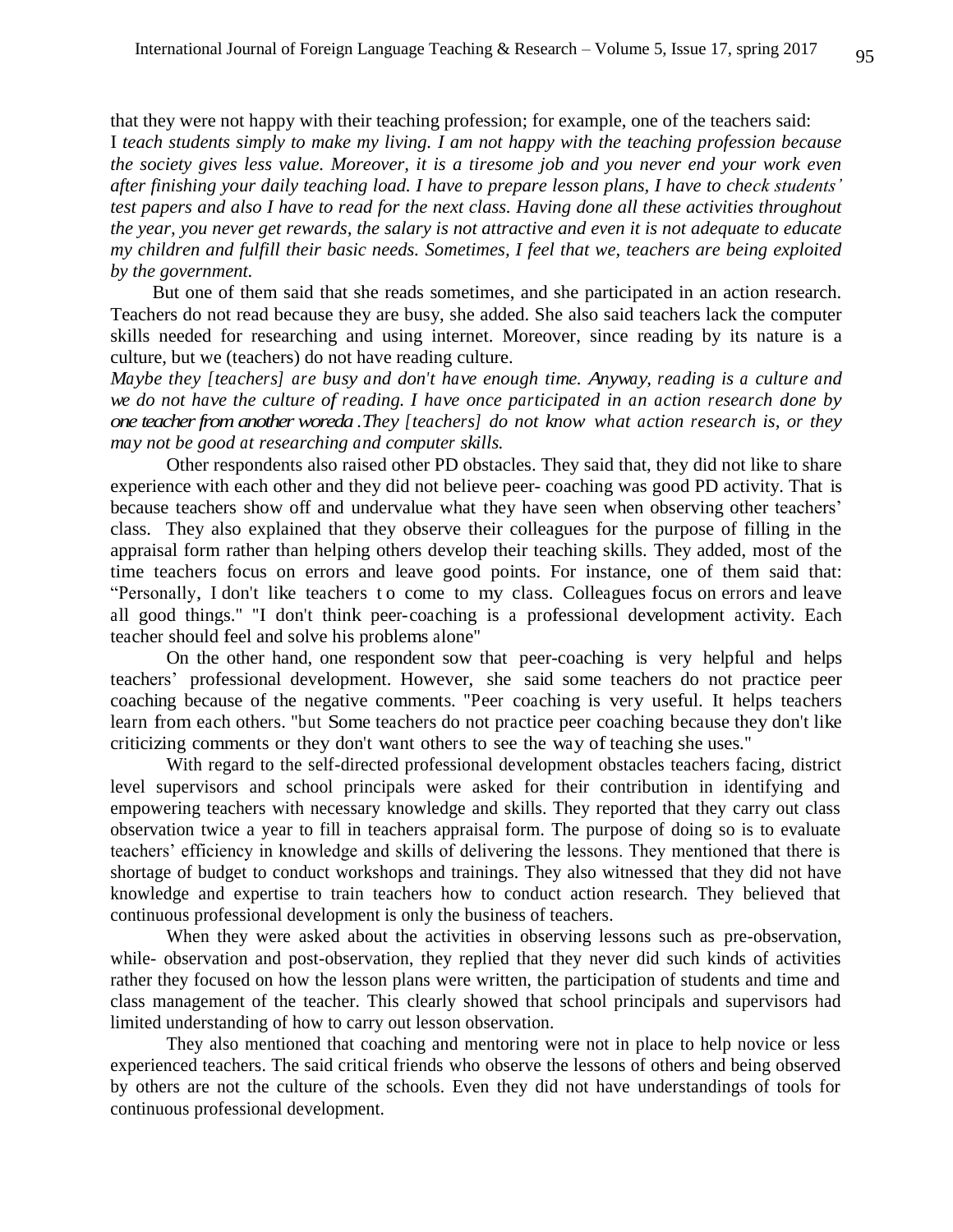| N <sub>o</sub> | Items(opinions)                                                                                                  | Alternative responses |              |                 |                             |                 |
|----------------|------------------------------------------------------------------------------------------------------------------|-----------------------|--------------|-----------------|-----------------------------|-----------------|
|                |                                                                                                                  | Strongly<br>agree/4/  | Agree<br>/3/ | Disagree<br>/2/ | Strongly<br>disagree/<br>1/ | Weighte<br>d    |
| $\mathbf{1}$   | English language teachers are<br>assigned to teach other subjects                                                | 23                    | 28           | 6               | $\overline{4}$              | average<br>3.14 |
| $\overline{2}$ | in order to complete their load.<br>Teaching profession<br>by<br>its<br>nature is exhausting                     | 13                    | 20           | 18              | 10                          | 2.29            |
| 3              | There are extra tasks given to<br>English teachers.                                                              | 18                    | 25           | 12              | 6                           | 2.90            |
| $\overline{4}$ | Elementary English language<br>teachers training in Ethiopia are<br>rare.                                        | 18                    | 27           | 8               | $\overline{7}$              | 2.88            |
| 5              | The working environment inside<br>the school is uncomfortable for<br>teaching and learning process.              | 8                     | 14           | 23              | 16                          | 2.22            |
| 6              | community discourages<br>The<br>primary school teachers.                                                         | 13                    | 18           | 19              | 11                          | 2.54            |
| 7              | primary school English<br>In<br>language teaching materials are<br>difficult to find.                            | 8                     | 18           | 20              | 15                          | 2.31            |
| 8              | The two-shift school timing<br>stands as an obstacle towards<br>working<br>improve<br>their<br>to<br>profession. |                       | 15           | 25              | 21                          | 1.9             |
| 9              | The heavy teaching load makes<br>teachers very busy during the<br>working days.                                  | 23                    | 26           | $8\,$           | $\overline{4}$              | 3.11            |
| 10             | The academic year is too short to<br>cover the assigned content /text<br>book/.                                  | 9                     | 19           | 24              | 9                           | 2.45            |
| 11             | Elementary classes are<br>more<br>crowded than others.                                                           | 12                    | 24           | 14              | 11                          | 2.60            |
| 12             | These<br>days<br>teaching<br>is<br>becoming boring profession                                                    | 21                    | 27           | 9               | $\overline{4}$              | 3.06            |

**Table 2**. Weighted *Average of items of the domain (PD Obstacles from the nature of the work)*

*The formula used to calculate weighted average is* 

Total

The result from Table 2 shows that the first four major professional development obstacles which are raised from the nature of the work that resulted in ineffective professional development activities are English language teachers are assigned to teach other subjects in order to complete their load which consists weighted average of 3.14, the heavy teaching load makes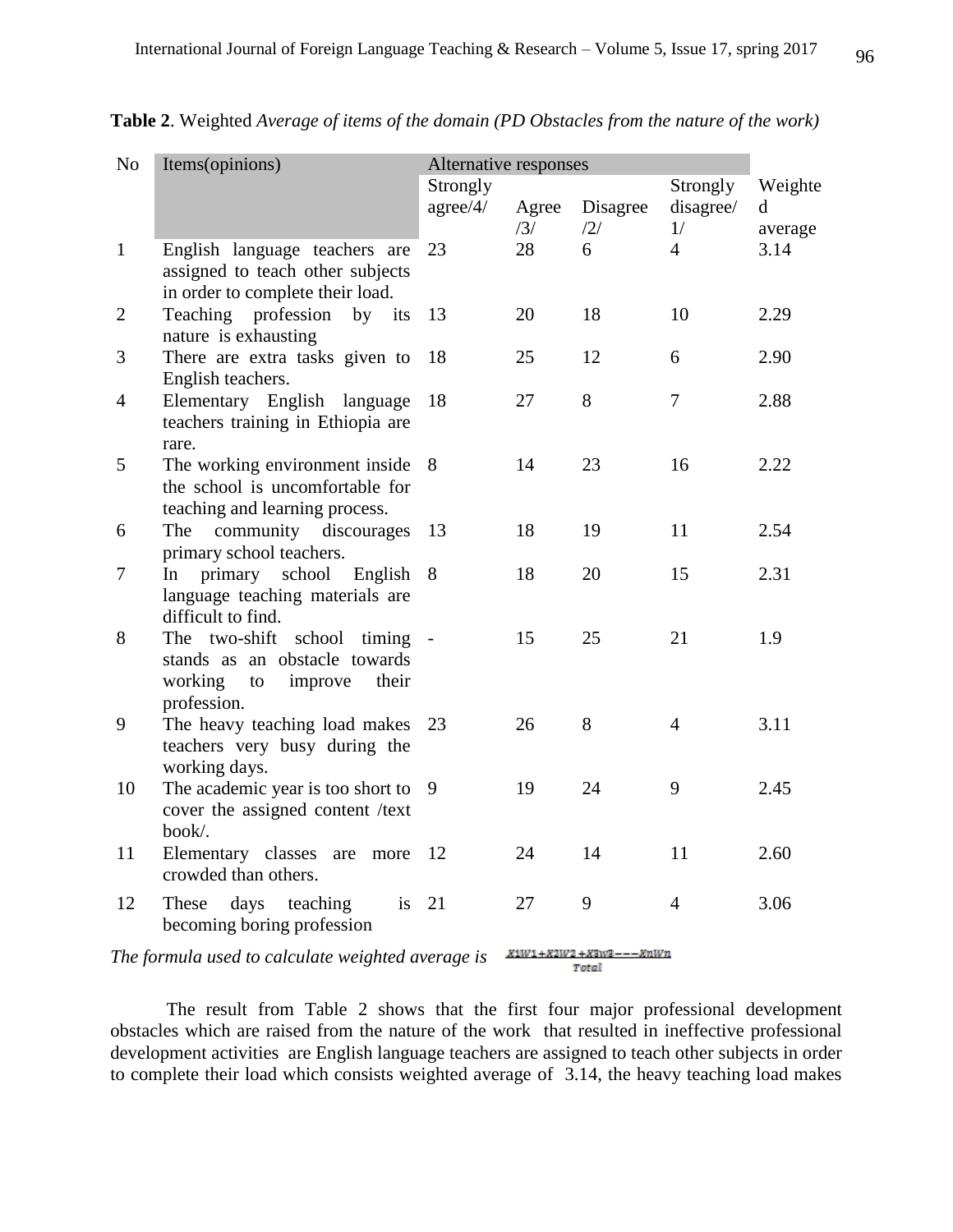teachers very busy during the working days (3.11), extra tasks given to English teachers (2.9) and teaching is becoming boring profession (3.06).

As the respondents' calculated weighted average indicate many primary school English language teachers agreed that Primary school English language teachers are assigned( EFLT) to teach other subjects is the most obstacle of primary school EFL teachers' PD. This indicates that since the "Ahadawi" or self- contained program made primary school teachers teach all subjects (Mathematics, Language, Environmental Science, sport & esthetics), they cannot give emphasis separately for English language professional development rather they have to think about teaching all the subjects. The heavy teaching load makes teachers very busy during the working days is also another professional development obstacle from the nature of the work. This also indicates that, due to a teacher is assigned to teach all subjects to one class/section/, he/she is loaded because he/she spends all day (6 periods) per a day and has weekly 30 periods.

The other professional development obstacle from the nature of the work is that these days the teaching profession becomes boring due to different factors such as the low salary & status. So it is clear to understand that no one wants to continue teaching and stay in teaching profession. According to the result, this is one of the major primary school EFLT professional development obstacles which hindered them not to be committed to their profession.

On the other hand, the least professional development obstacles from the work nature are the one that weighted 1.9 is the two-shift school timing stands as an obstacle towards working to improve their profession and the uncomfortable school environment which weighted (2.22) may not hinder the professional development activities. 50.8% of the respondents did not agree that the working environment inside the school is uncomfortable for teaching and learning process. This means that this is not a great factor for professional development.

The data from the interview yielded the same result as questionnaire. The interviewees explained that teaching load, co-curricular activities, and overcrowded classes are the major professional obstacles. For example, one of the respondents said teaching is a routine work that makes teachers g e t bored. She added, teaching English to young learners in particular is extremely exhausting. She also stated the busy working day for the primary EFL teachers prevent teachers from thinking about development.

*Primary teachers are busy by extracurricular activities such as giving tutorial & network support to students. Participating in club, pedagogy center& CPD (even it is for nothing). And they write monthly reports. This made teachers get bored by those routine activities. I don't think only about EFLT because a primary school teacher is expected to teach all subjects. So Primary EFLT usually are assigned to teach Mathematics, Amharic, Tigrgna and other sciences.*

Another teacher also complained about teaching in general because it is a routine work. He said teachers are given too many written tasks, and EFL teacher are given extra periods to teach other subjects to complete the load." In general t eaching is a repetition of similar actions and that is boring and teaching English to elementary boys in particular is very tiresome I can't think of any professional development activities during the work day because I am always busy."

Furthermore, some other respondents complained about the work load and attributed their not reading and updating themselves and engaging in continuous professional development to it. They mentioned that they are not good readers and writers. For example one of them said that, he reads very rarely and never thought of writing a paper for professional development. He said he had no time or no reason to read or write.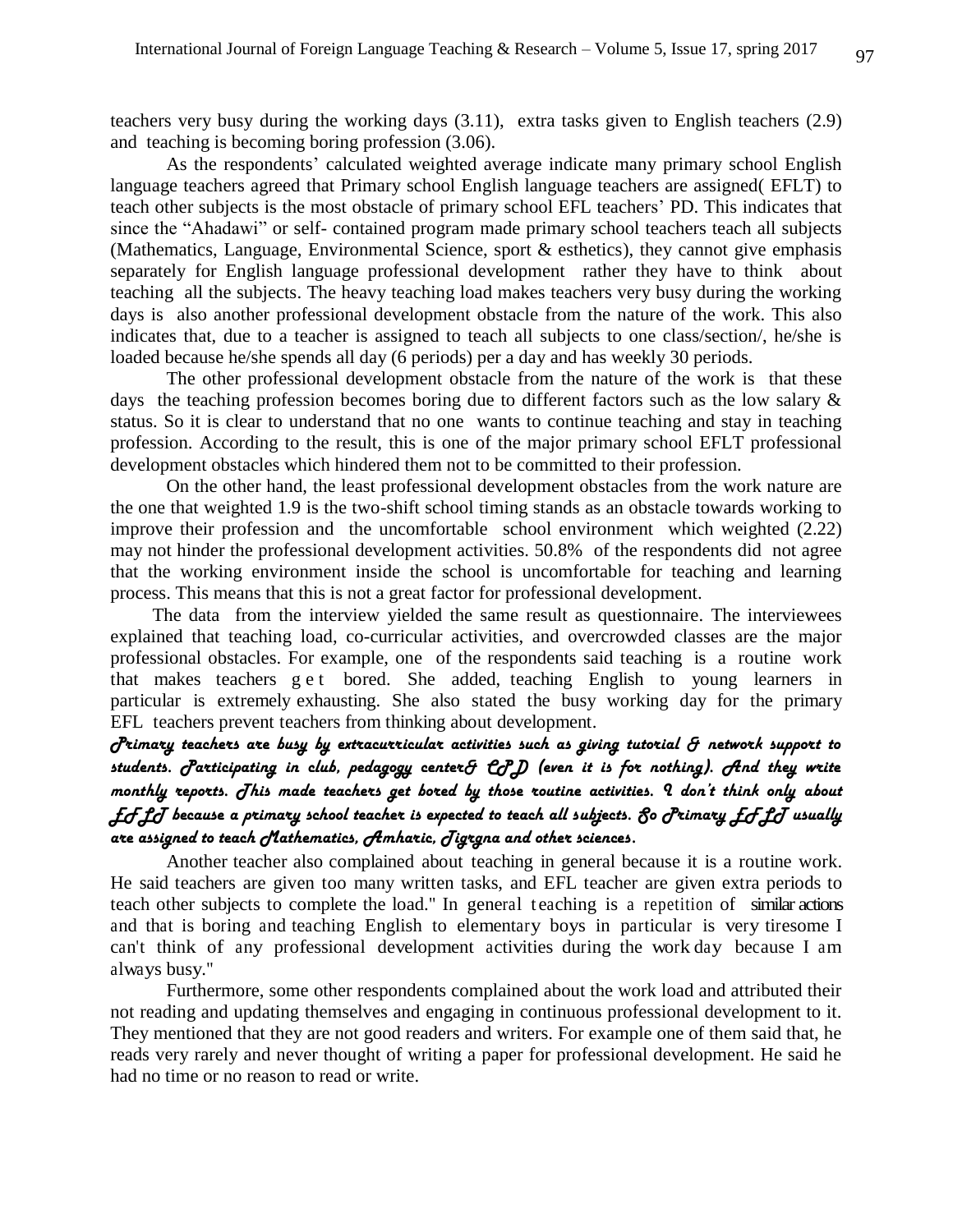# *There is no time to read since I am occupied all the day. H e w e n t o n m e n t i o n i n g*  the scarcity of books to read for carrying out action research *a n d o t h e r c o m p o n e n t s o f p r o f e s s i o n a l d e v e l o p m e n t a c t i v i t i e s . Teachers don't read because they don't know what to read, and because good books are not available. Again there is no time and no reason to write.*

In short, the majority complained about the heavy teaching load, the overcrowded extracurricular activities in school prevent them from thinking about their profession. Even the frequently meetings are also considered by the teachers as a work load.

With regard to the obstacles of continuous professional development because of the nature of the work, principals and supervisors said that teachers are made to teach different subjects and they are expected to take up the minimum of 25 periods a week in addition to other co-curricular activities. Teachers are also supposed to work in two shifts. The reason for coming in both shifts was teachers should focus on academic activities and develop teaching aids and give tutorial classes for struggling students.

The principals and supervisors also mentioned that some teachers are not interested in teaching profession for the small amount of money being paid and the work they are supposed to do. They said that there are a lot of complaints when teachers are asked and assigned to do other related school activities.

| N <sub>0</sub> | <b>Items</b> (opinions)                                                                      | <b>Alternative responses</b> | Weight  |                 |                             |               |
|----------------|----------------------------------------------------------------------------------------------|------------------------------|---------|-----------------|-----------------------------|---------------|
|                |                                                                                              | Strongly<br>agree/4/         | Agree/3 | Disagree<br>/2/ | Strongly<br>disagree/<br>1/ | ed<br>average |
| $\mathbf{1}$   | Supervisors' supports are rare                                                               | 14                           | 20      | 21              | 5                           | 2.67          |
| 2              | Supervisors<br>only<br>fault<br>are<br>finders.                                              | 21                           | 27      | 9               | $\overline{4}$              | 3.06          |
| 3              | don't<br>Supervisors<br>respect<br>teachers' opinion.                                        | 13                           | 12      | 17              | 19                          | 2.31          |
| 4              | Supervisors lack experience in<br>primary English teaching                                   | 23                           | 34      | $\overline{4}$  |                             | 3.31          |
| 5              | Supervisors often visit suddenly                                                             | 18                           | 27      | 3               | 9                           | 2.75          |
| 6              | English<br>Language<br>Teachers,<br>administrators&<br>counselors<br>don't work together.    | 11                           | 21      | 18              | 10                          | 2.50          |
| 7              | There is enough in -service<br>training.                                                     | 15                           | 20      | 15              | 10                          | 2.62          |
| 8              | In-service training is specialized 4<br>in primary English teaching.                         |                              | 12      | 38              | 7                           | 2.21          |
| 9              | School administrations consider<br>English subject is less important<br>than other subjects. | 3                            | 25      | 31              | $\overline{2}$              | 2.47          |
| 10             | English<br>language<br>teachers'<br>professional development efforts                         | 24                           | 31      | 5               |                             | 3.26          |

**Table 3 .** *Weighted averagefor each item of the domain (Organizational PD Obstacles)*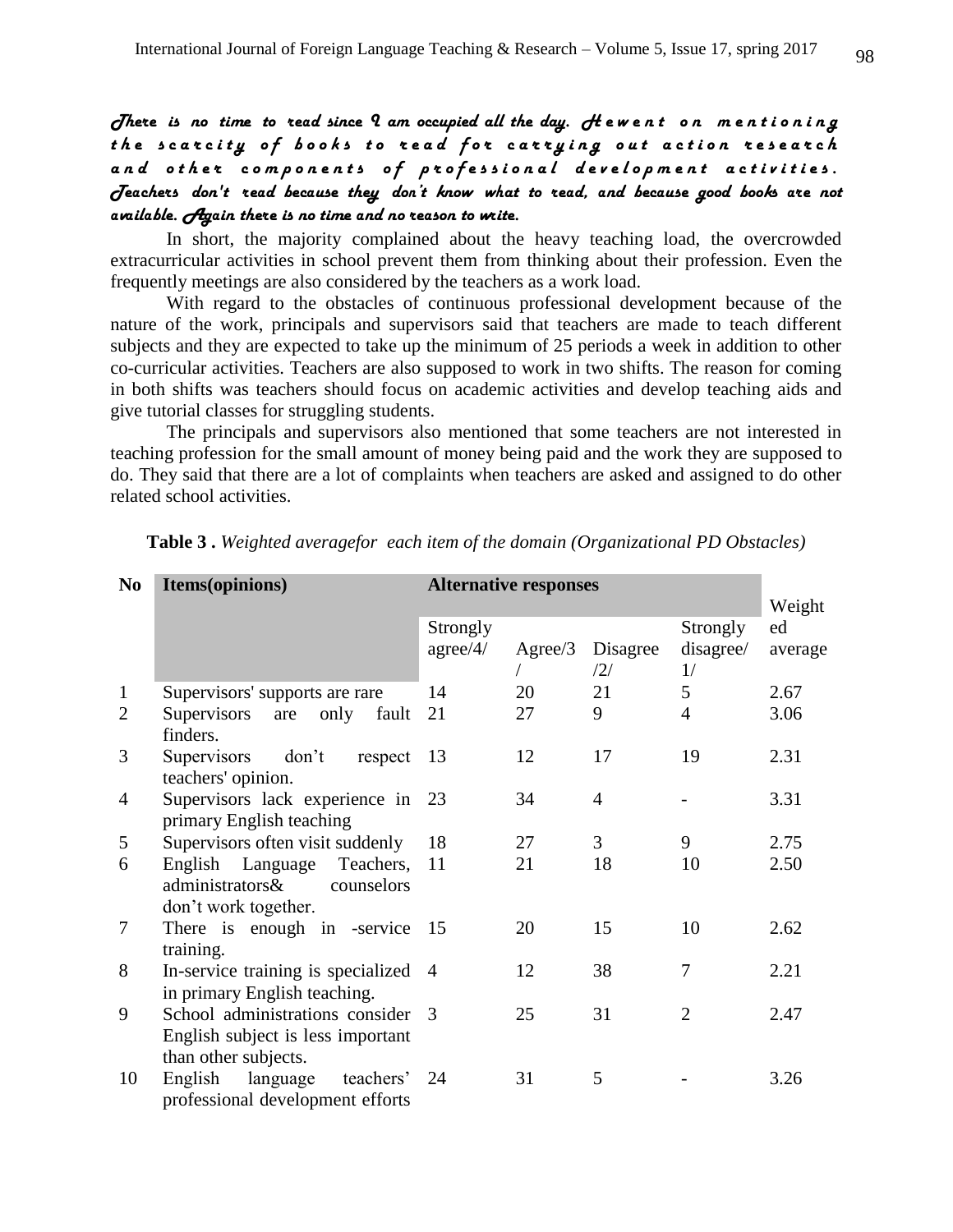| 11 | are unrewarded<br>School administration has no 18 | 32 |               | 3.04 |
|----|---------------------------------------------------|----|---------------|------|
|    | interest to facilitate English                    |    |               |      |
|    | language teaching materials.                      |    |               |      |
| 12 | School administrations do not 23                  | 26 | $\mathcal{R}$ | 3.13 |
|    | support EFL teachers' action to                   |    |               |      |
|    | improve their profession.                         |    |               |      |
|    |                                                   |    |               |      |

*The formula used to cumulate weighted average is*  $x_1w_1 + x_2w_2 + x_3w_3 - x_4w_n$ 

 *Total*

The data in Table 3 indicated that the most serious organizational professional development obstacle is the unspecialized in-service training in primary English language teaching with weighted average of 2.21 and the second major professional development obstacle is supervisors' lack of specializing in primary English language teaching with weighted average (3.31). The third major obstacle is the practice of supervisors which is being fault finders with the average weight of 3.06.

Based on the data it is possible to conclude that when teachers attend In-service trainings which do not focus on specific specialization such as receiving diploma in English or Mathematics they will not have adequate knowledge, skills and expertise in the subject. The truth on the ground in Ethiopian Education policy is elementary teachers' training is on the bases of streams such as language stream, social sciences stream and so on. The major objective of the training is to produce teachers who can teach different subjects in a self-contained classroom from grade 1-4 which is labeled as first Cycle primary school. Because of the policy when English language teachers are trained in colleges and universities, in diploma or in certificate level, they are trained in general teaching language (Tigrigna Amharic & English). This means like three in one. So this indicates that there is no specialization for English language teachers. As a result, the policy has contributed its share for teachers in effective practice of professional development.

The second major problem is quality of supervisors which weighted 3.31. The data revealed that supervisors lack experience in primary English language teaching. Here, most of primary school supervisors have not good experience in English language teaching. Supervisors from district level have different backgrounds as teachers. Most of them are from general education background and others have background of teaching mathematics and science. These supervisors cannot support English language teachers since they do not have the knowledge and skills in teaching English. However, the prime objectives of supervision are capacity building. Supervisors are required to support teachers by giving trainings and workshops with regard to bridging the knowledge and skill gaps. Further more, they don't have knowledge & skill of how to supervise primary EFL teachers because they are not well trained in supervision. However, teachers must be helped to enhance quality of English education and supervisors should support novice teachers. The mismatch of the objective of supervision and lack of knowledge of supervisors contributed much for the second major professional development obstacle.

The other organizational PD obstacles are not rewarding English language teachers' professional development efforts with weighted average (3.26) and lack of support from school administrations for EFL teachers' action to improve their profession(3.13). This shows that EFL teachers are not supported morally and financially by the educational bureau, wereda or school administrations. In principle, when people are encouraged and rewarded, they become energetic and do their level best to accomplish their jobs. The opposite is true when their efforts are not valued and overlooked.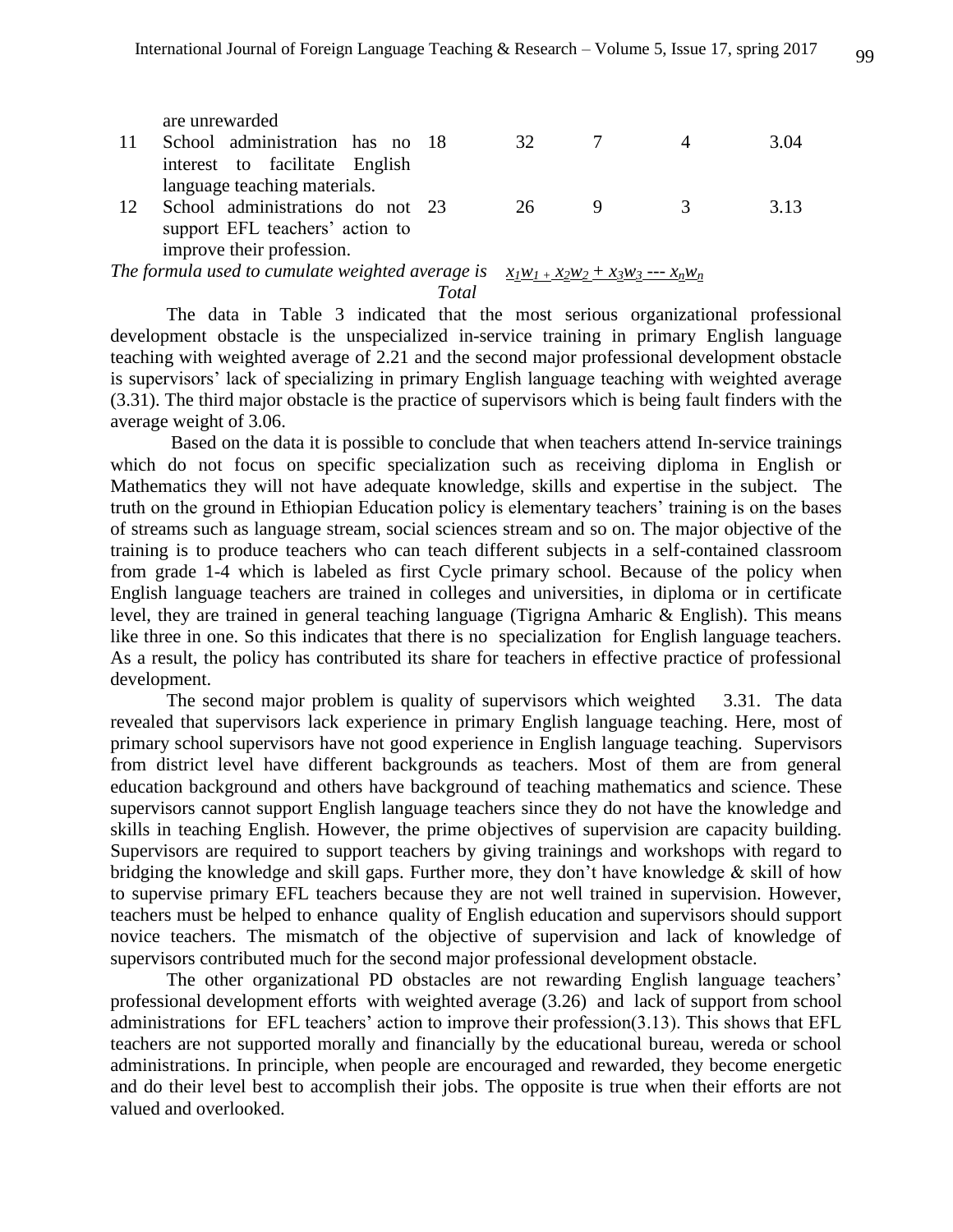The interview data also support the results of the questionnaire. Almost all the respondents expressed the importance of educational supervision. However, most of them agreed that they are suffering from the less support or miss guide of their supervisors. For example, one the respondents said that:

 *Most of the time supervisors concentrate in general teaching methodologies. They have specific point they always focus and give similar suggestions. In fact, I only see the supervisor as an inspector. I also believe supervisors judge in advance, and I do think that they don't respect teachers. However, my supervisor this year has helped me when he suggested using a poster when writing evaluation tasks. Although supervision is sometimes helpful especially for newly appointed teachers, it is more directive than supporting in my case.* 

This means he believed educational supervision is a way for evaluation and he saw the supervisor as an inspector. He also said his supervisor repeats the comments every time. However, he did not deny the supervisor who has helped him though the help was general rather than specialized in EFL teaching to young learners.

The other interviewee believed the advantage of educational supervision towards professional development. He said that"I think if supervision is practiced on the right way, it can help teachers in developing their knowledge and skills.He also added that the supervisor visited him once in this year and the supervisor raised different issues such as writing good objectives, evaluating textbooks, recording students' marks and application of a revision material. He believed educational supervision is an important activity and plays a big role in improving teacher's professional development. *However,* he commented that teachers should not be visited only once in a year for the purpose of filling in their appraisal form. He further mentioned that supervisors and head teachers should organize trainings and workshops to build teachers' capacity to deliver quality language education.

Another respondent also said that:

*Supervisors give comments in everything in general but they do not focus on certain points I don't think they are practicing supervisor correctly. I think nowadays educational supervision is meaningless. It is neither being a way of helping teachers nor evaluating them. They come suddenly to school and class room and they want to see something special and unique because the usually visit a teacher once or twice per year. She also mentioned that the supervision being made are more of judgmental than supportive. She added that supervisors never carry out prelesson and post-lesson discussion with teachers. That is why I say, Nowadays supervision is meaningless.*

The respondents also gave different response regarding to the in- service training. Three interviewee believed that the ineffectiveness of in-service training due to different reasons. For example one of the respondents said that *"*Trainers are either supervisors or psychology experts. None is specialized in teaching English to primary learners" "I can say trainers are inexperienced and unqualified to train teachers of English. All trainers I have met till now only speak about the problem and never provide practical solutions to EFL teachers in particular."

Another respondent explained that she has been attending five years summer course in Debre Birhan University. She said that: "The way how we were trained is not very helpful. I wanted something about teaching vocabulary for children, but still I didn't understand what the best technique is in teaching vocabulary? ". This implies that the training they receive in Colleagues and Universities do not help them grow professionally since the trainers are qualified in education not in English language teaching.

The interviewees also addressed the role of school administration to improve EFL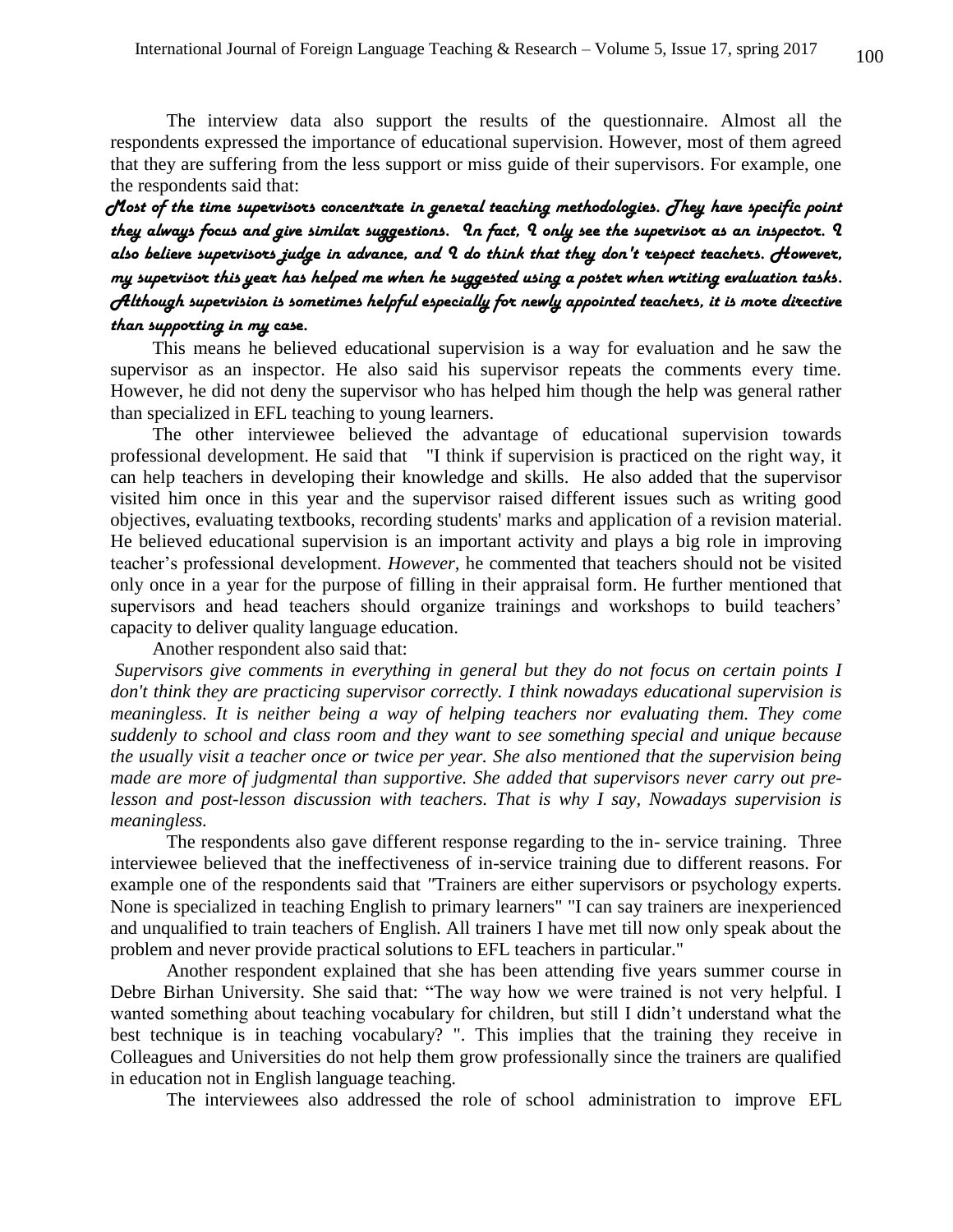teachers. One of them said:

*.*

# *t h a t i n his school no one has conducted action research a n d n o o n e h a s g i v e n u s*  o cientation about how to plan continuous professional *d e v e l o p m e n t a c t i v i t i e s . He was asked about his professional development needs before three years, and the survey was general and not focused on EFL.*

He further mentioned the school administration as well as district level supervisors did not help them to carryout action research. He explained that school principals and supervisors never give attention to problems teachers in the school are facing.

Another interviewee explained that she has been asked about her professional development needs. However, the school administration role in EFL teachers' professional development is "very low". She also mentioned that teachers' good performances are not rewarded. She personally did not receive any support from the administration.*"*The role of administration is very low. I mean they are supposed to make much effort to improve EFL teachers teaching capacity. Teachers' good works are not appreciated, and I feel bad about the negligence of school administration."

The result of the interview with supervisors and principals were concurrent with teachers' interview and questionnaire results. They reported that they are not from English language teaching profession rather they were trained in general supervision. They did not have the knowledge, expertise and skills in helping English language teachers. They reported that teachers in the same field help them when they supervise English teachers.

They also witnessed that they never arrange supervision schedule rather they suddenly observe teachers who teach in different grade levels. Their sudden visit of schools as to them is that teachers should always be ready and there is no need to fix schedule. The question of incentive and recognition were never entertained in the schools for financial constraints.

## **Discussion**

The research was conducted mainly to seek possible answers to the two major research questions. "Why primary English language teachers do not engage themselves in professional development activities?" This mostly refers to the factors/ reasons/ from the teachers themselves, their work nature. The result revealed that the most self-directed professional development obstacles are lack of intrinsic motivation and interest towards their profession, limited skill and knowledge of professional development activities such as conducting action research, computer skill, and lack of the culture of reading and writing. The lack of intrinsic motivation and interest are associated with unattractive salary paid for teachers. Teaching profession is also not respected and socially accepted as an important profession. This is associated with the standard of living of people in other professions who have alternative means of income.

This finding is in concurrent with a study by Workneh and Tassew (2013). Their study revealed that one of the major challenges of teachers' PD was community perceptions of teaching profession and in adequacy of teachers' salary and their choice of career. Many of teachers and head teachers from those who had been interviewed believed that teachers needed to love their job. And in principle, teaching profession is not inferior to any other field of endeavor and also considered that teaching is the basis of all disciplines. But in practice, many teachers wanted to move away from teaching saying that their perception of profession had changed over time. The main reason which was given for their dissatisfaction was their perception that the Government and the society at large did not value the contribution of teachers and education to the country's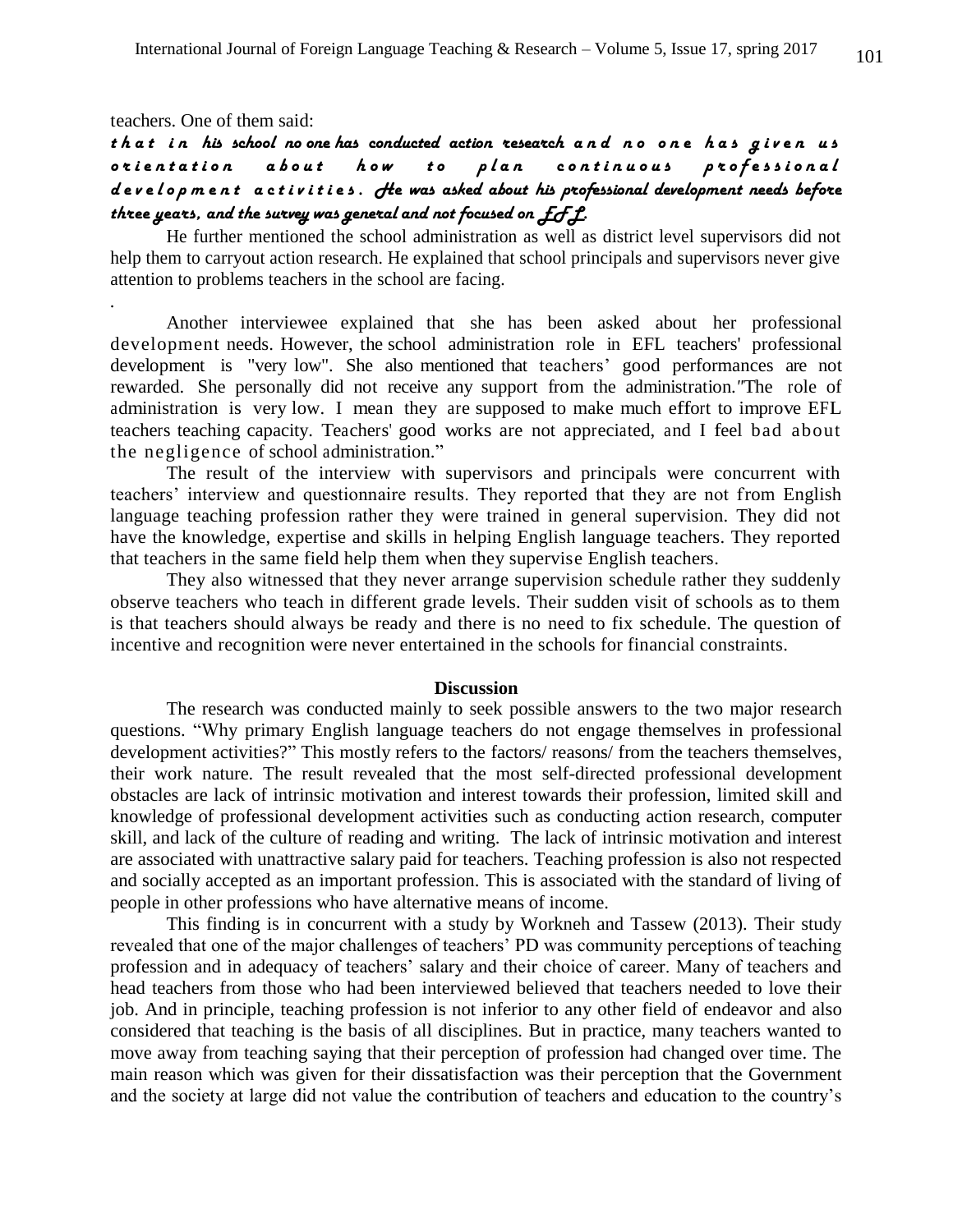development. One teacher said parents looked down teachers and refused to take their advice about the importance of sending children to school.

The current finding is also similar *to* some previous research findings. Desta, Chalchisa and Lemma (2013) conducted a study entitled *School-based continuous teacher professional development in Addis Ababa: An investigation of practices, opportunities, and challenges* and found that the mentoring process stood as number one contributing factor for teacher professional development followed by action research and school in-house workshops. Lack of knowledge and experience on the theoretical underpinnings, implementation inconsistencies were obstacles for continuous professional development.

The study also revealed that the external professional development obstacles for EFL teachers' professional development are unspecialized in-service training, supervisors' lack of knowledge and skill in supervision practices, lack of reward, moral and practical support from school administrations. These findings are similar to Elyas and Hanaitem Al Grigri (2014) research entitled "obstacles to teaching English in Saudi Arabia public schools: teachers' and supervisors' perceptions" The results revealed that there was a scarcity of in-service training, weakness of in-service training programs. Weakness of the in-service training which was not effective to the EFL teachers.

The results of the study also revealed that heavy work load, additional curricular activities and large class size are the major obstacles. These findings are similar to the findings of Ahmed (2011). According to his research finding, the majority believed the unbearable heavy teaching load, lack of time, overcrowded classes, and absence of promotion are the most important professional development obstacles from the nature of the work.

The findings of the current research revealed that though the community's inferior view towards primary English language teachers is not a great obstacle towards professional development, it has a great contribution to teachers' professional development. Because if teachers feel nobody appreciates their work, they would not be enthusiastic to work hard to improve their teaching practice. On the other hand, if teachers knew their work is appreciated, they would think seriously about their professional development. This finding is similar to Tassew and Woldehanns (2013) study which showed that the major challenges for teachers professional development was community and parents perception of the teaching profession.

# **Conclusions**

The results of the present study revealed that lack of interest, having dissatisfaction in their job, lack of knowledge and skill in researching and mainly misunderstanding of the concept of CPD and how to do it, lack of knowledge and skills in conducting action research are the major self-directed obstacles of professional development activities. Moreover, the burden of school activities, negative attitude of the community towards the teaching profession and unattractive salary force teachers to escape from the profession; instead of getting involved in different PD activities.

The major organizational obstacles teachers face are teachers attend in-service trainings which do not focus on specific specialization such as receiving diploma in English or Mathematics. Teachers in primary schools are expected to teach different school subjects in selfcontained classroom. As a result, they received trainings on the bases of streams such as language stream, social sciences stream and so on. Teachers complained that the training has not helped them to gain adequate knowledge, skills and expertise in the subjects. As a result, the policy has contributed its share for teachers in effective practice of professional development.